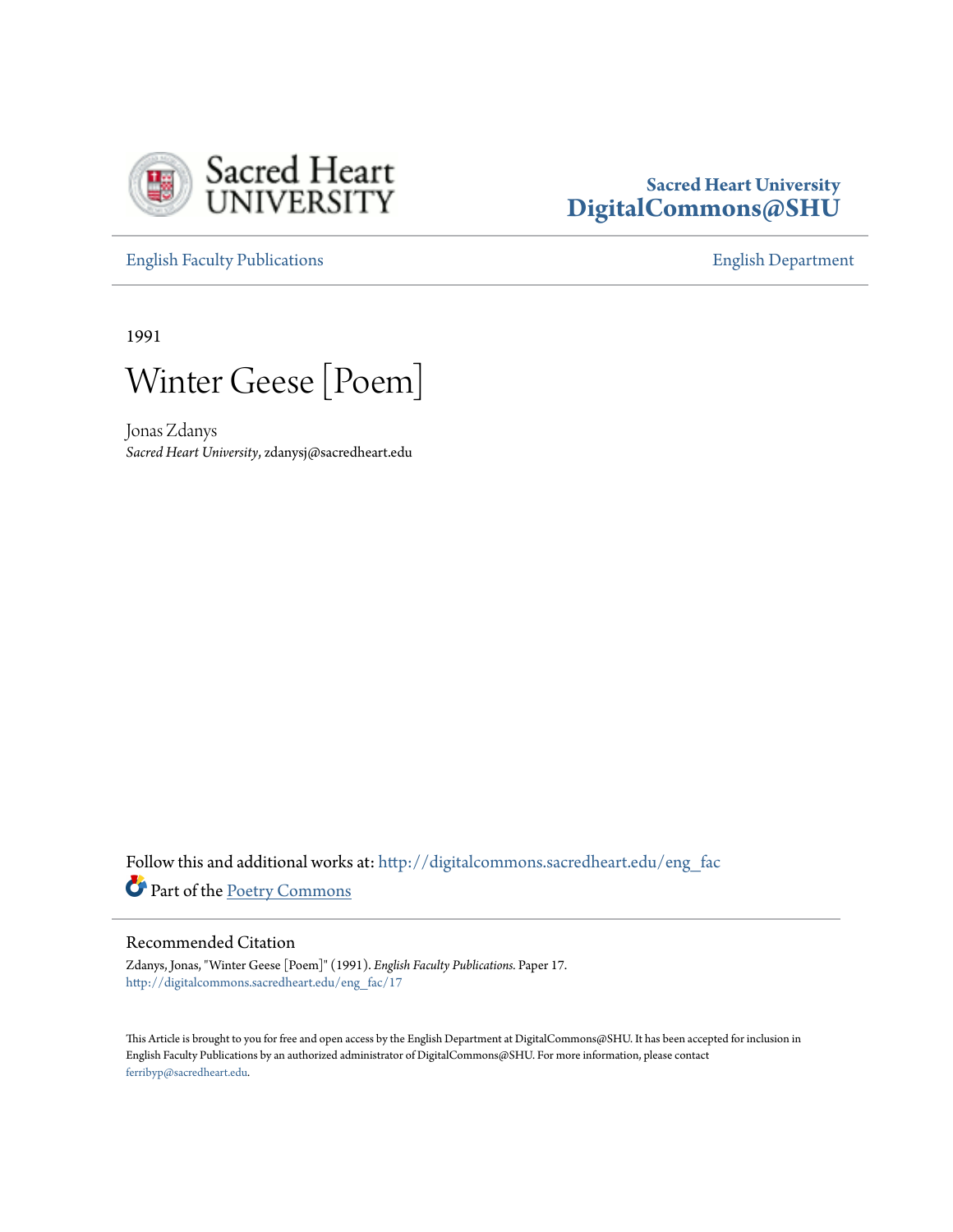## **WINTER GEESE (Poem)**

## To the memory of Thomas G. Bergin

The changes of evening come steadfast as birds scraping the lake in the darkness downwind. A dim chill of light tilts from the curve of water, traces a black wave of geese that lifts past branches beyond our reach. Winter comes this way each year with the birds, settling across the trees and hard grass of the late November hills as the season turns toward the year's darkness and softens the sky to the colors of weathered wood swollen with the textures of wind. Behind the dark windows of this house, tuned to the slide of weather and not sure of what it is we wait for in all these long nights of wind that whistles through the cracks of the chimney and repeats the names of things that we once were softly, like some secret hidden from itself, I watched as night rippled toward land in slow circles, unravelling across the dark fields to strings of cold rain, and cried myself to sleep, remembering in this music of weather and wind the empty places and the dead silence of things that pass like the circles made by rain on still water to the edges of shadows and dreams. Now, as a thin layer of frost coats rocks stung with cold and stains the roof and walls stitched with the faint spume of first light, I listen